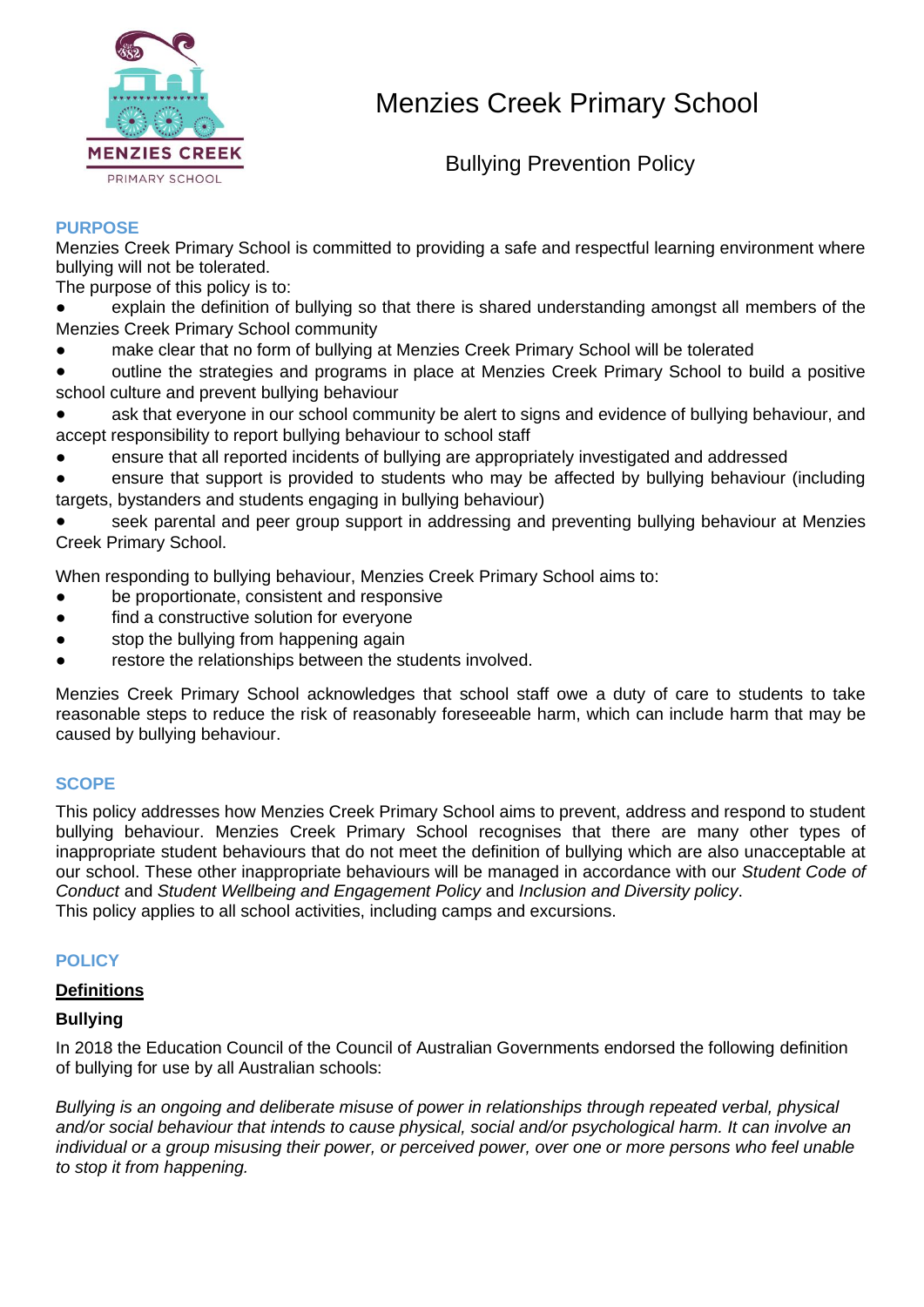

Bullying Prevention Policy

*Bullying can happen in person or online, via various digital platforms and devices and it can be obvious (overt) or hidden (covert). Bullying behaviour is repeated, or has the potential to be repeated, over time (for example, through sharing of digital records)*

*Bullying of any form or for any reason can have immediate, medium and long-term effects on those involved, including bystanders. Single incidents and conflict or fights between equals, whether in person or online, are not defined as bullying.* 

Bullying has three main features:

- It involves a misuse of power in a relationship
- It is ongoing and repeated, and
- It involves behaviours that can cause harm.

Bullying can be:

1. *direct* physical bullying – e.g. hitting, tripping, and pushing or damaging property.

2. *direct* verbal bullying – e.g. name calling, insults, homophobic or racist remarks, verbal abuse.gendered put downs.

3. *indirect* bullying – e.g. spreading rumours, playing nasty jokes to embarrass and humiliate, mimicking, encouraging others to socially exclude a person and/or damaging a person's social reputation or social acceptance.

*Cyberbullying* is direct or indirect bullying behaviours using digital technology. For example via a mobile device, computers, chat rooms, email, social media, etc. It can be verbal, written and include images, video and/or audio.

### **Other distressing and inappropriate behaviours**

Many distressing and inappropriate behaviours may not constitute bullying even though they are unpleasant. Students who are involved in or who witness any distressing and inappropriate behaviours should report their concerns to school staff and our school will follow the Student Wellbeing and Engagement Policy/Student Engagement Policy/Code of Conduct.

*Mutual conflict* involves an argument or disagreement between people with no imbalance of power. In incidents of mutual conflict, generally, both parties are upset and usually both want a resolution to the issue. Unresolved mutual conflict can develop into bullying if one of the parties targets the other repeatedly in retaliation.

*Social rejection or dislike* is not bullying unless it involves deliberate and repeated attempts to cause distress, exclude or create dislike by others.

*Single-episode acts* of nastiness or physical aggression are not the same as bullying. However, single episodes of nastiness or physical aggression are not acceptable behaviours at our school and may have serious consequences for students engaging in this behaviour. Menzies Creek Primary School will use its Student Wellbeing and Engagement Policy to guide a response to single episodes of nastiness or physical aggression.

*Harassment* is language or actions that are demeaning, offensive or intimidating to a person. It can take many forms, including sexual harassment and disability harassment. Further information about these two forms of harassment, including definitions, is set out in our Inclusion and Diversity Policy

Harassment of any kind will not be tolerated at Menzies Creek Primary School and may have serious consequences for students engaging in this behaviour. Menzies Creek Primary School will use its Student Wellbeing and Engagement Policy to guide a response to students demonstrating harassing behaviour, unless the behaviour also constitutes bullying, in which case the behaviour will be managed in accordance with this Bullying Prevention Policy.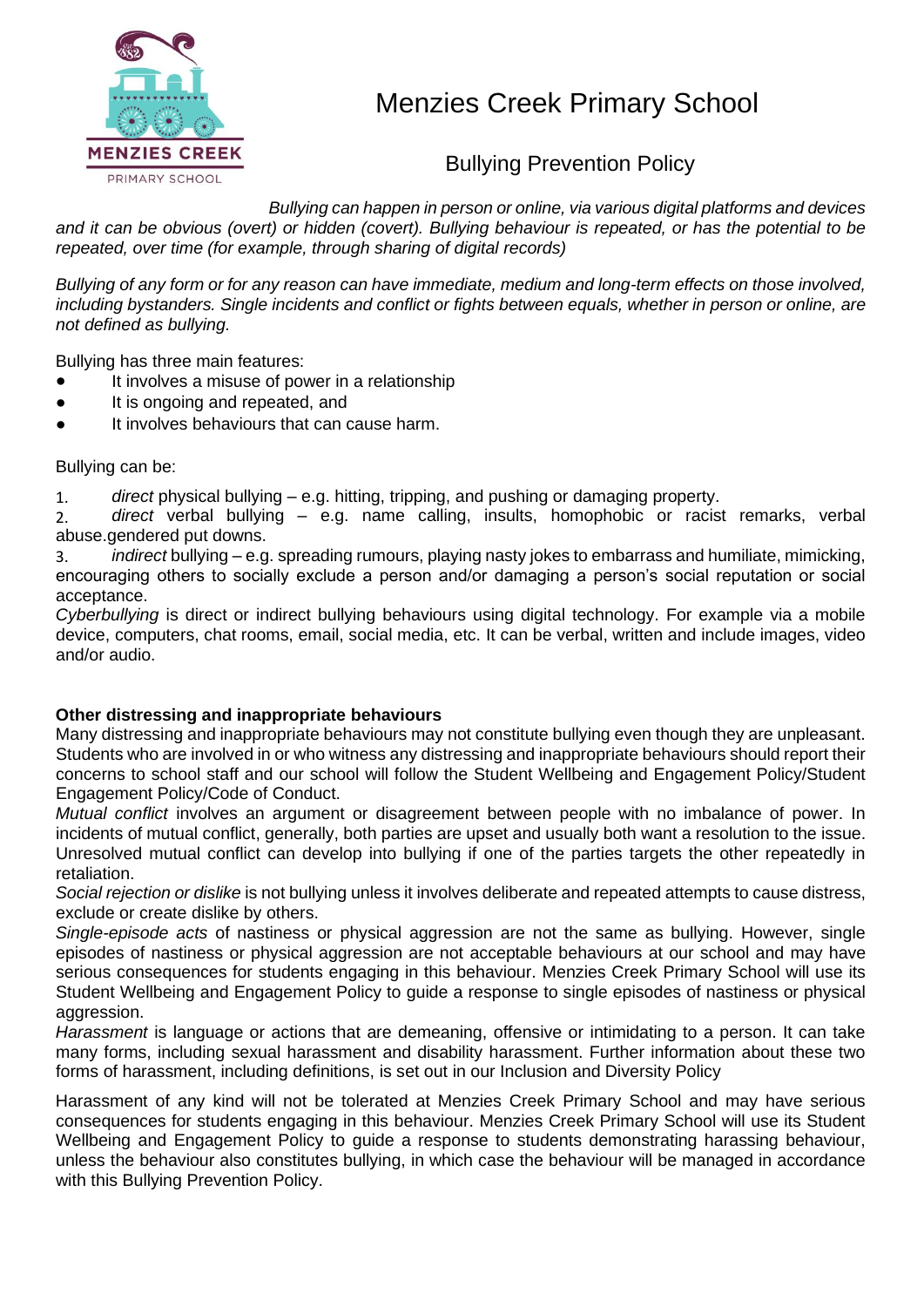

Bullying Prevention Policy

### **BULLYING PREVENTION**

Menzies Creek Primary School has a number of programs and strategies in place to build a positive and inclusive school culture. We strive to foster a school culture that prevents bullying behaviour by modelling and encouraging behaviour that demonstrates acceptance, kindness and respect.

Bullying prevention at Menzies Creek Primary School is proactive and is supported by research that indicates that a whole school, multifaceted approach is the most effective way to prevent and address bullying. At our school:

We have a positive school environment that provides safety, security and support for students and promotes positive relationships and wellbeing.

We strive to build strong partnerships between the school, families and the broader community that means all members work together to ensure the safety of students.

- Teachers are encouraged to incorporate classroom management strategies that discourage bullying and promote positive behaviour.
- A range of year level incursions and programs are planned for each year to raise awareness about bullying and its impacts.
- Family Nights organised ( Alannah and Madeleine Foundation)
- In the classroom, our social and emotional learning curriculum teaches students what constitutes bullying and how to respond to bullying behaviour assertively. This promotes resilience, assertiveness, conflict resolution and problem solving.
- Care Groups, RRRR and Chaplaincy program encourage positive relationships between students in different year levels. We seek to empower students to be confident communicators and to resolve conflict in a non-aggressive and constructive way.
- Students are encouraged to look out for each other and to talk to teachers and older peers about any bullying they have experienced or witnessed.

For further information about our engagement and wellbeing initiatives, please see our Student Wellbeing and Engagement policy/Student Engagement Policy. **INCIDENT RESPONSE**

### **Reporting concerns to Menzies Creek Primary School**

Bullying complaints will be taken seriously and responded to sensitively at our school.

Students who may be experiencing bullying behaviour, or students who have witnessed bullying behaviour, are encouraged to report their concerns to school staff as soon as possible.

Our ability to effectively reduce and eliminate bullying behaviour is greatly affected by students and/or parents and carers reporting concerning behaviour as soon as possible, so that the responses implemented by Menzies Creek Primary School are timely and appropriate in the circumstances.

We encourage students to speak to their teacher. However, students are welcome to discuss their concerns with any trusted member of staff including teachers, chaplain, Principal.

Parents or carers who develop concerns that their child is involved in, or has witnessed bullying behaviour at Menzies Creek Primary School should contact their class teacher or Principal through the front office.

### **Investigations**

When notified of alleged bullying behaviour, school staff are required to:

- 1. record the details of the allegations in Compass and
- 2. inform Class teacher and Principal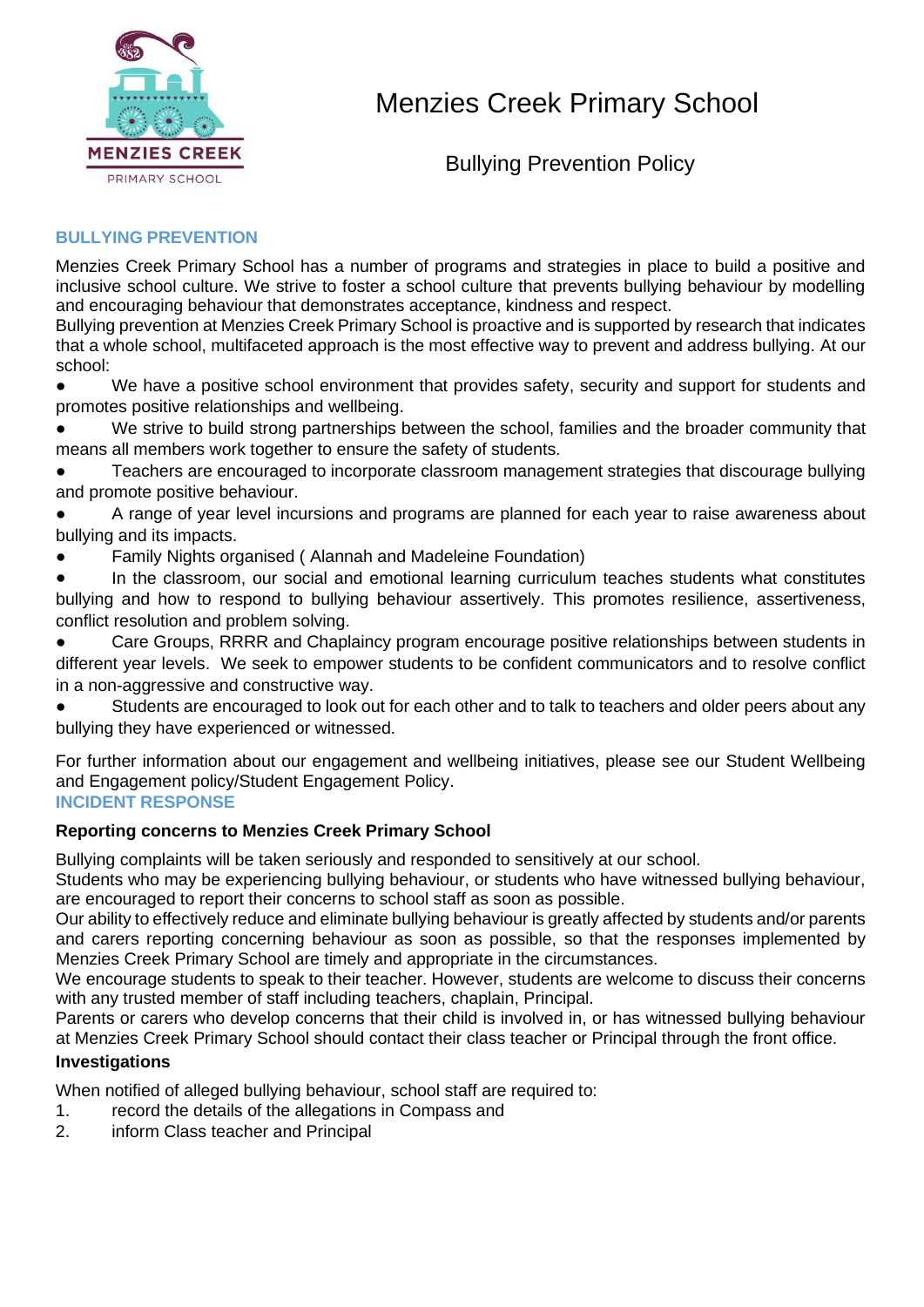

## Bullying Prevention Policy

The class teacher/ Principal is responsible for investigating allegations of bullying in a timely and sensitive manner. To appropriately investigate an allegation of bullying, the class teacher/ Principal target/s, the students allegedly engaging in bullying behaviour/s and any witnesses to the incidents

- speak to the parents of the students involved
- speak to the teachers of the students involved
- take detailed notes of all discussions for future reference
- obtain written statements from all or any of the above.

All communications with the class teacher/ Principal in the course of investigating an allegation of bullying will be managed sensitively. Investigations will be completed as quickly as possible to allow for the behaviours to be addressed in a timely manner.

The objective of completing a thorough investigation into the circumstances of alleged bullying behaviour is to determine the nature of the conduct and the students involved. A thorough understanding of the alleged bullying will inform staff about how to most effectively implement an appropriate response to that behaviour. Serious bullying, including serious cyberbullying, is a criminal offence and may be referred to Victoria Police. For more information, see: [Brodie's Law.](http://www.education.vic.gov.au/about/programs/bullystoppers/Pages/advicesheetbrodieslaw.aspx)

### **Responses to bullying behaviours**

When the class teacher/ Principal has sufficient information to understand the circumstances of the alleged bullying and the students involved, a number of strategies may be implemented to address the behaviour and support affected students in consultation with whoever is necessary. There are a number of factors that will be considered when determining the most appropriate response to the behaviour. When making a decision about how to respond to bullying behaviour, Menzies Creek Primary School will consider:

- the age and maturity of the students involved
- the severity and frequency of the bullying, and the impact it has had on the target student
- whether the student/s engaging in bullying behaviour have displayed similar behaviour before
- whether the bullying took place in a group or one-to-one context
- whether the students engaging in bullying behaviour demonstrates insight or remorse for their behaviour
- the alleged motive of the behaviour, including any element of provocation.

Class teacher/ Principal may implement all, or some of the following responses to bullying behaviours:

Offer counselling support to the target student or students, including referral to Chaplain, Student support services, external provider

Offer counselling support to the students engaging in bullying behaviour, including referral to chaplain, SSS, external provider.

Offer counselling support to affected students, including witnesses and/or friends of the target student, including referral to chaplain, SSS, external provider

Facilitate a restorative practice meeting with all or some of the students involved. The objective of restorative practice is to repair relationships that have been damaged by bringing about a sense of remorse and restorative action on the part of the person who has bullied someone and forgiveness by the person who has been bullied. This enables the victim to feel that the bullying has been acknowledged and offers them a sense of closure. Enables the person who has done the bullying a chance to also gain closure by owning their behaviour and having the opportunity, with support to apologise and make a fresh start.

Facilitate a mediation between some or all of the students involved to help to encourage students to take responsibility for their behaviour and explore underlying reasons for conflict or grievance. Mediation is only suitable if all students are involved voluntarily and demonstrate a willingness to engage in the mediation process.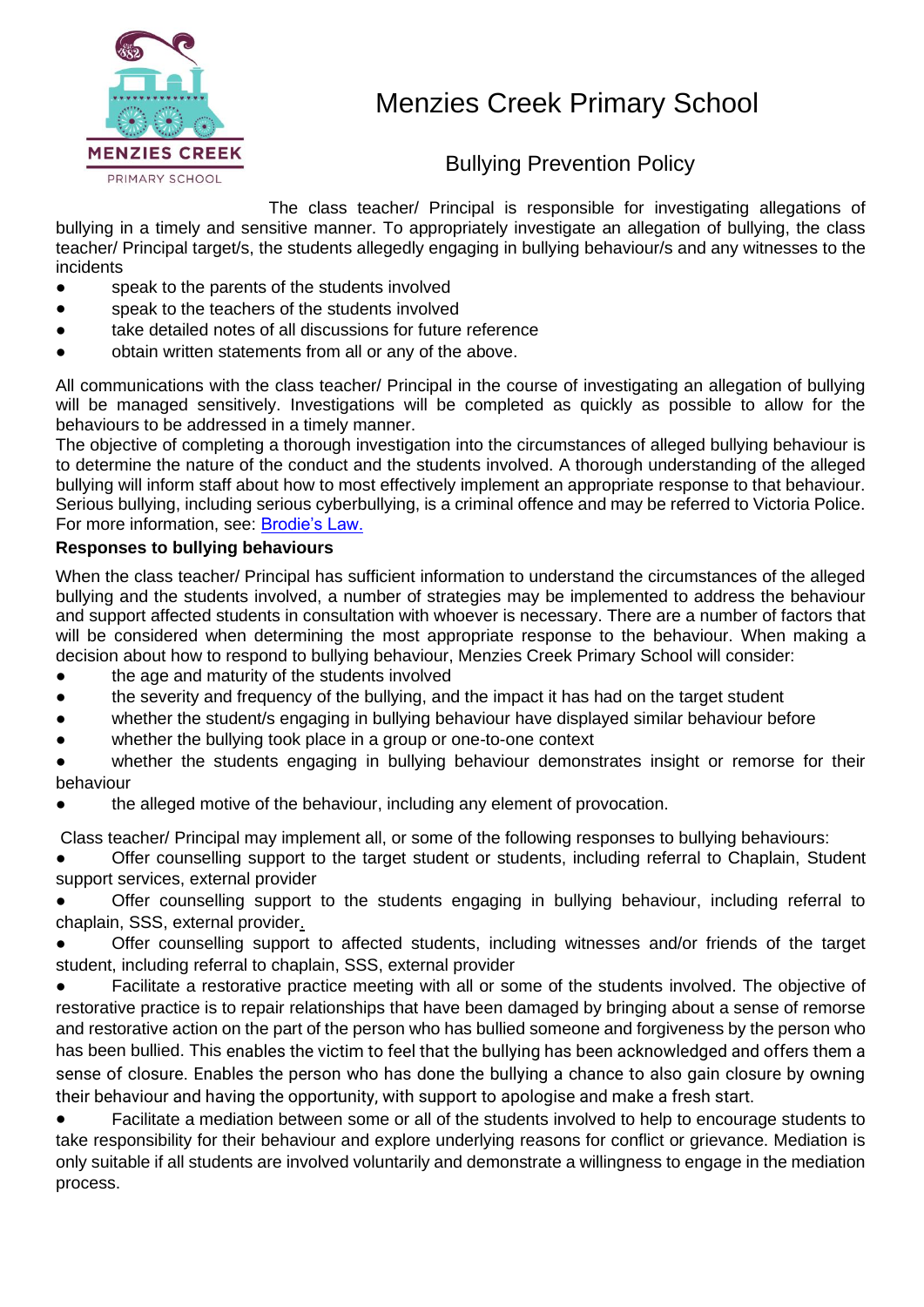

## Bullying Prevention Policy

●Facilitate a process using the Support Group Method, involving the target student(s), the students engaging in bullying behaviour and a group of students who are likely to be supportive of the target(s).

- Implement a Method of Shared Concern process with all students involved in the bullying.
- Facilitate a Student Support Group meeting and/or Behaviour Support Plan for affected students.
- Prepare a [Safety Plan or Individual Management Plan] restricting contact between target and students engaging in bullying behaviour.
- Provide discussion and/or mentoring for different social and emotional learning competencies of the students involved, including [insert specific examples, i.e. connect affected students with an older Student Mentor, resilience programs, etc.].
- Monitor the behaviour of the students involved for an appropriate time and take follow up action if necessary.
- Implement year group targeted strategies to reinforce positive behaviours, for example Circle Time

Implement disciplinary consequences for the students engaging in bullying behaviour, which may include removal of privileges, detention, suspension and/or expulsion consistent with our Student Wellbeing and Engagement policy, the Ministerial Order on Suspensions and Expulsions and any other relevant Department policy.

Menzies Creek Primary School understands the importance of monitoring and following up on the progress of students who have been involved in or affected by bullying behaviour. Where appropriate, school staff will also endeavour to provide parents and carers with updates on the management of bullying incidents. Class teacher/Principal is responsible for maintaining up to date records of the investigation of and responses to bullying behaviour.

### **COMMUNICATION**

- · Available publicly on our school's website
- · Included in staff induction processes
- · Included in our staff handbook/manual
- · Discussed at staff briefings/meetings as required

Made available in hard copy from school administration upon request

### **FURTHER INFORMATION AND RESOURCES**

This policy should be read in conjunction with the following school policies:

- Statement of Values and School Philosophy
- Student Wellbeing and Engagement Policy
- Parent Complaints policy
- **Duty of Care Policy**
- Inclusion and Diversity Policy

The following websites and resources provide useful information on prevention and responding to bullying, as well as supporting students who have been the target of bullying behaviours:

**[Bully Stoppers](https://bullyingnoway.gov.au/PreventingBullying/Planning/Pages/School-policy.aspx)**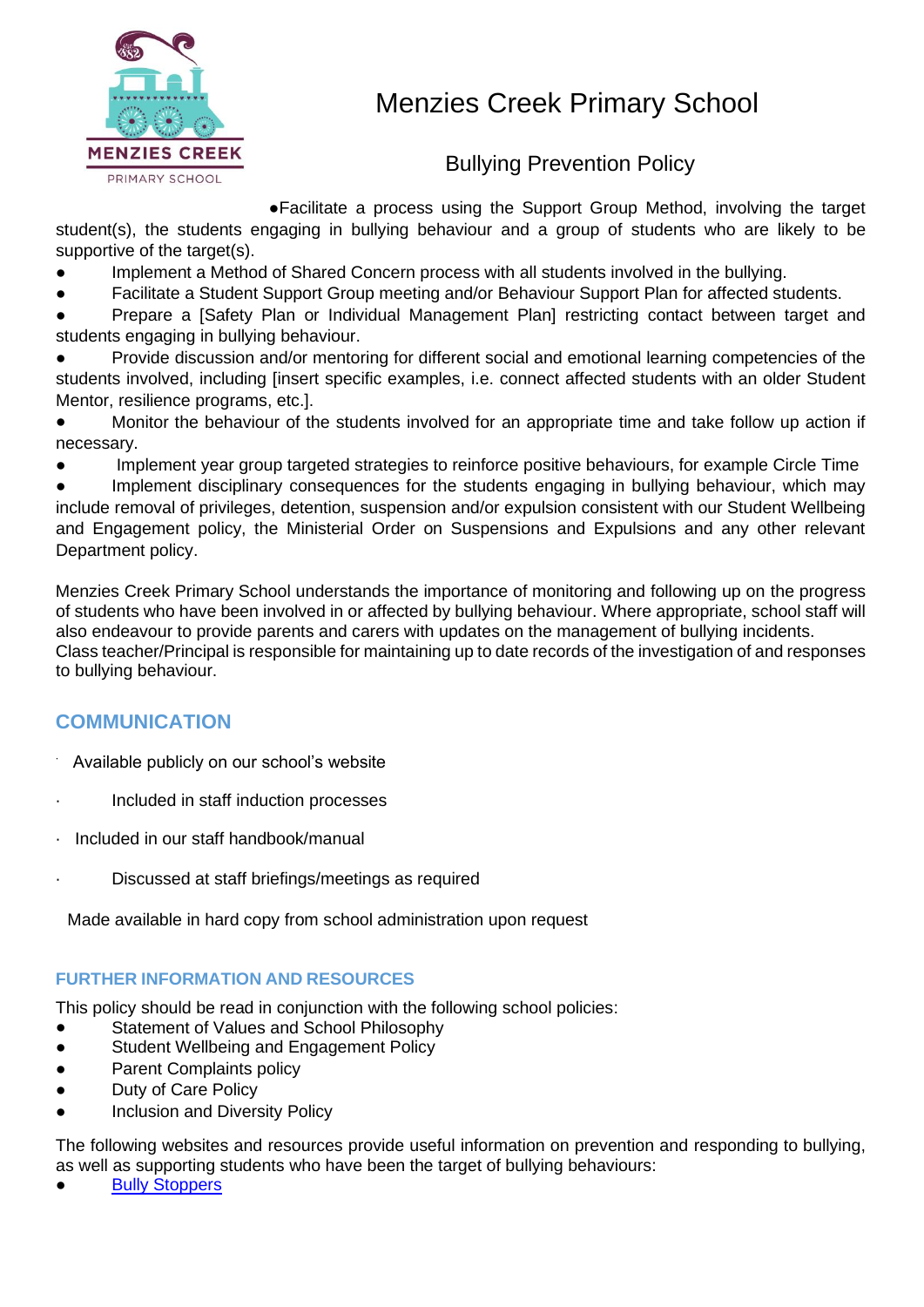

Bullying Prevention Policy

### ●**[Kids Helpline](https://kidshelpline.com.au/)**

- [Lifeline](https://www.lifeline.org.au/)
- [Bullying. No way!](https://bullyingnoway.gov.au/PreventingBullying/Planning/Pages/School-policy.aspx)
- [Student Wellbeing Hub](https://www.studentwellbeinghub.edu.au/)
- Office of the eSafety Commissioner
- **[Australian Student Wellbeing Framework](https://www.studentwellbeinghub.edu.au/resources/detail?id=dd6b5222-d5c5-6d32-997d-ff0000a69c30#/)**

### **EVALUATION**

This policy will be reviewed every 2 years, or earlier as required following an incident or analysis of new research or school data relating to bullying, to ensure that the policy remains up to date, practical and effective.

Data will be collected through:

- · discussion and consultation with students and parent/carers
- · regular student bullying surveys
- · regular staff surveys
- · Bully Stoppers Data Collection tool

· assessment of other school-based data, including the number of reported incidents of bullying in each year group and the effectiveness of the responses implemented

- · Attitudes to School Survey
- · Parent Opinion Survey

Proposed amendments to this policy will be discussed with staff, students and School Council.

### **REVIEW CYCLE**

| Policy last reviewed       | September 2021                 |
|----------------------------|--------------------------------|
| Consultation               | School Council, September 2021 |
|                            |                                |
| Approved by                | Principal                      |
| Next scheduled review date | September 2023                 |